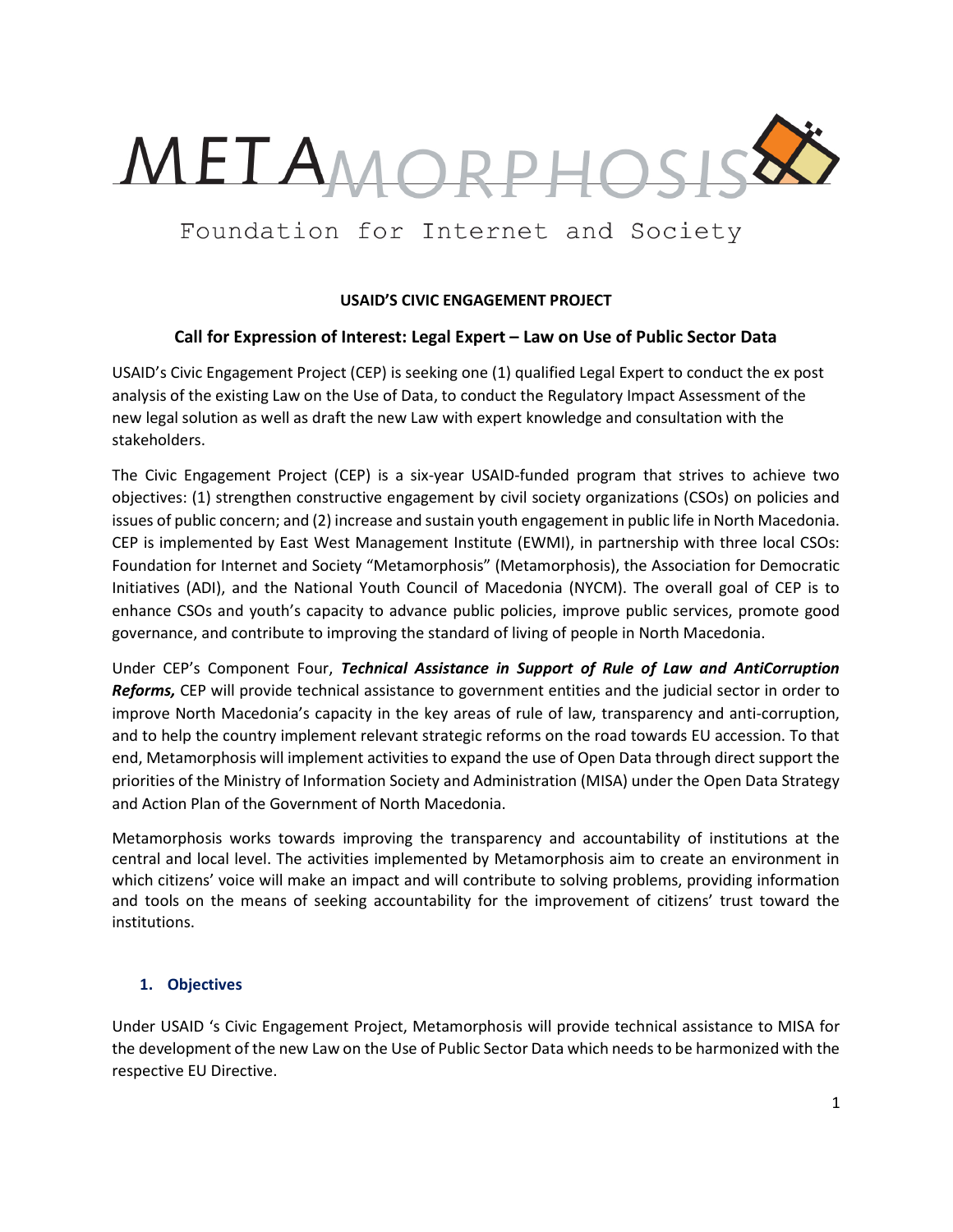For this purpose, CEP plans to engage a Legal Expert to conduct an (1) Ex post analysis of the existing Law on the Use of Data, to conduct (2) a Regulatory Impact Assessment of the new legal solution as well as (3) draft the new Law with expert knowledge and consultation with the stakeholders.

By supporting all the steps of consultation and analysis in developing the new Law we will ensure that it will serve as an enabling infrastructure to support the advanced publishing and use of open data in the country. The increased availability of government data leads to a better-informed citizenry and civil society, and thus greater accountability. Getting government bodies in the habit of sharing data also helps shift the mindset of public officials towards greater engagement with the public.

In the upcoming period, Metamorphosis Foundation in cooperation with MISA will implement the following activities for harmonization of the Law on the Use of Public Sector Data with the EU Acquis:

- Establish a multisector working group that will be involved in the preparation of the analyses and drafting the new Law
- Conduct an ex post analysis of the existing Law on the Use of Data
- Conduct the Regulatory impact assessment of the new Law
- Draft the new Law on the Use of Public Sector Data

# 2. Tasks and Responsibilities

The Legal Expert will be engaged to support the project activities described above. The expert will collaborate closely with the Metamorphosis team and MISA in the process. The tasks and responsibilities of the expert include:

- Manage the multisector working group and closely work with its members that will be involved in the preparation of the analyses and drafting the new Law
- Conduct an Ex post analysis of the existing Law on the Use of Data
- Conduct a Regulatory impact assessment of the new Law
- Analyse the EU Acquis on Open Data (Directive 2003/98/EC, Directive 2013/37/EU, Directive (EU) 2019/1024)
- Draft the new Law on the Use of Public Sector Data
- Organize several workshops and interviews for preparation of the required analysis and documents
- Continuously collect feedback from the relevant stakeholders in the preparation of the required analysis and documents

The expert will coordinate with the Metamorphosis Foundation and MISA throughout the process and will jointly define the steps. Metamorphosis Foundation will support the expert with all available resources and contacts during the engagement timeframe.

# 3. Qualifications

- Bachelor's Degree in Law;
- At least 2 years of relevant work experience in working in the area of Open Data;
- At least 5 years of experience in harmonization of the national legislation with the EU Acquis;
- Experience in working on legislation in the area of Open Data will be considered an advantage;
- Excellent knowledge of Open Data (concept, processes, trends);
- Excellent analytical skills.